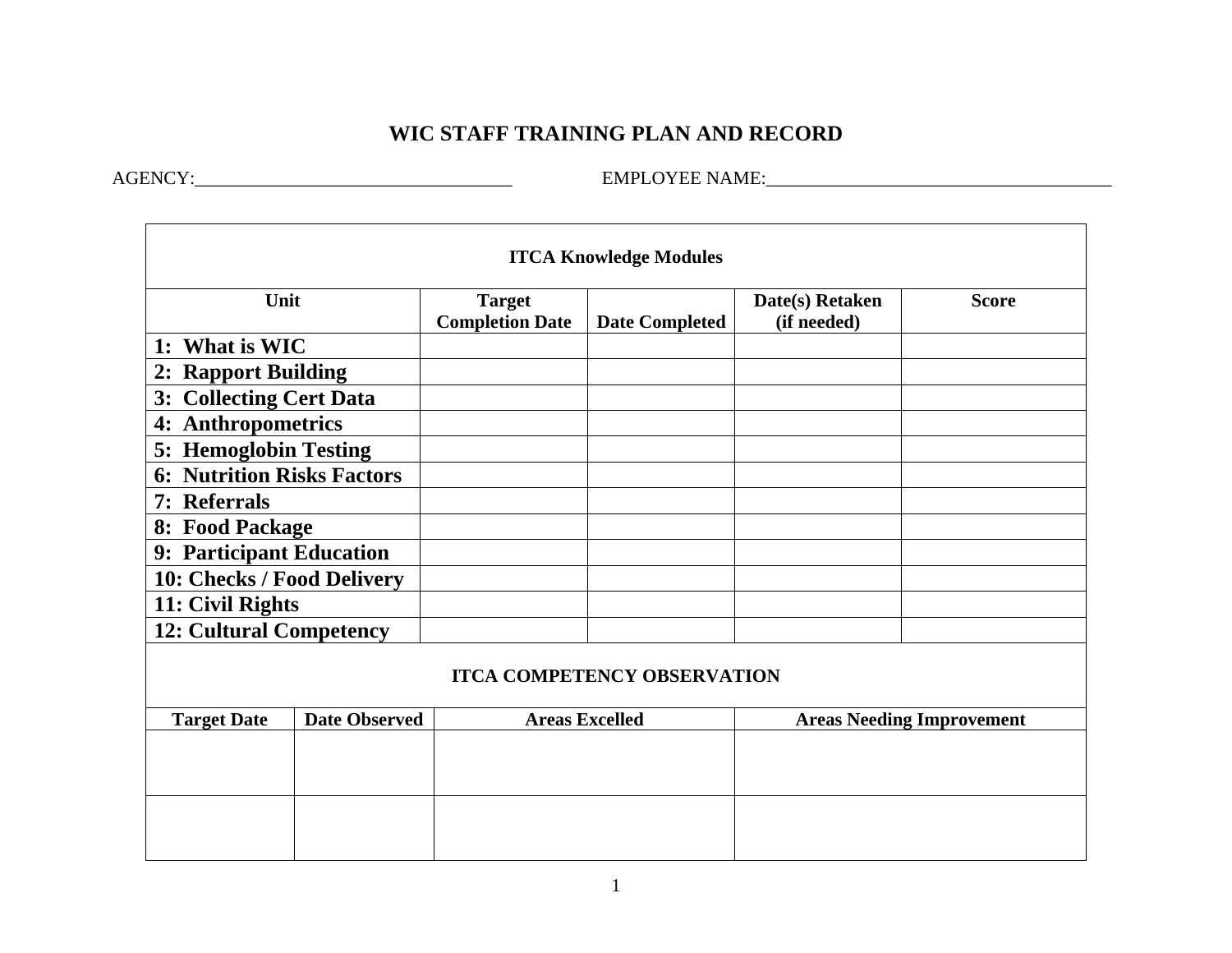## **WIC STAFF TRAINING PLAN AND RECORD**

AGENCY:\_\_\_\_\_\_\_\_\_\_\_\_\_\_\_\_\_\_\_\_\_\_\_\_\_\_\_\_\_\_\_\_\_\_ EMPLOYEE NAME:\_\_\_\_\_\_\_\_\_\_\_\_\_\_\_\_\_\_\_\_\_\_\_\_\_\_\_\_\_\_\_\_\_\_\_\_\_

| CAC DIETARY EDUCATION PROGRAM (DEP COURSES)                                                                           |  |  |                                            |                                 |                                          |       |  |  |
|-----------------------------------------------------------------------------------------------------------------------|--|--|--------------------------------------------|---------------------------------|------------------------------------------|-------|--|--|
| <b>DEP Course</b><br>(must be completed within 2 yrs of hire<br>optional courses only taken after others<br>complete) |  |  | <b>Target</b><br>Completion<br><b>Date</b> | <b>Date</b><br><b>Completed</b> | Date(s)<br><b>Retaken</b><br>(if needed) | Grade |  |  |
| NTR 104: Basic Nutrition (complete in 6mos)                                                                           |  |  |                                            |                                 |                                          |       |  |  |
| NTR 141d: Nutrition Lab                                                                                               |  |  |                                            |                                 |                                          |       |  |  |
| NTR 123: Nut. Through the Life Cycle                                                                                  |  |  |                                            |                                 |                                          |       |  |  |
| NTR 127: Breastfeeding & Human Lactation                                                                              |  |  |                                            |                                 |                                          |       |  |  |
| NTR 272: Certified Breastfeeding Counselor                                                                            |  |  |                                            |                                 |                                          |       |  |  |
| NTR 134: Healthy Weight for Kids                                                                                      |  |  |                                            |                                 |                                          |       |  |  |
| NTR 232a: Food and Culture                                                                                            |  |  |                                            |                                 |                                          |       |  |  |
| <b>NTR 191: Basic Nutrition Counseling Skills</b>                                                                     |  |  |                                            |                                 |                                          |       |  |  |
| NTR 130: Diabetes Prevention (optional)                                                                               |  |  |                                            |                                 |                                          |       |  |  |
| NTR 135: Healthy Weight -Adults (optional)                                                                            |  |  |                                            |                                 |                                          |       |  |  |
| NTR 136: Mgmt of Gestational Diabetes (opt)                                                                           |  |  |                                            |                                 |                                          |       |  |  |
| <b>ITCA TRAININGS AND MEETINGS</b>                                                                                    |  |  |                                            |                                 |                                          |       |  |  |
| <b>Target Date(s)</b><br>Date(s) Attended<br>$#$ Hours                                                                |  |  | Topic(s)                                   |                                 |                                          |       |  |  |
|                                                                                                                       |  |  |                                            |                                 |                                          |       |  |  |
|                                                                                                                       |  |  |                                            |                                 |                                          |       |  |  |
|                                                                                                                       |  |  |                                            |                                 |                                          |       |  |  |
|                                                                                                                       |  |  |                                            |                                 |                                          |       |  |  |
|                                                                                                                       |  |  |                                            |                                 |                                          |       |  |  |